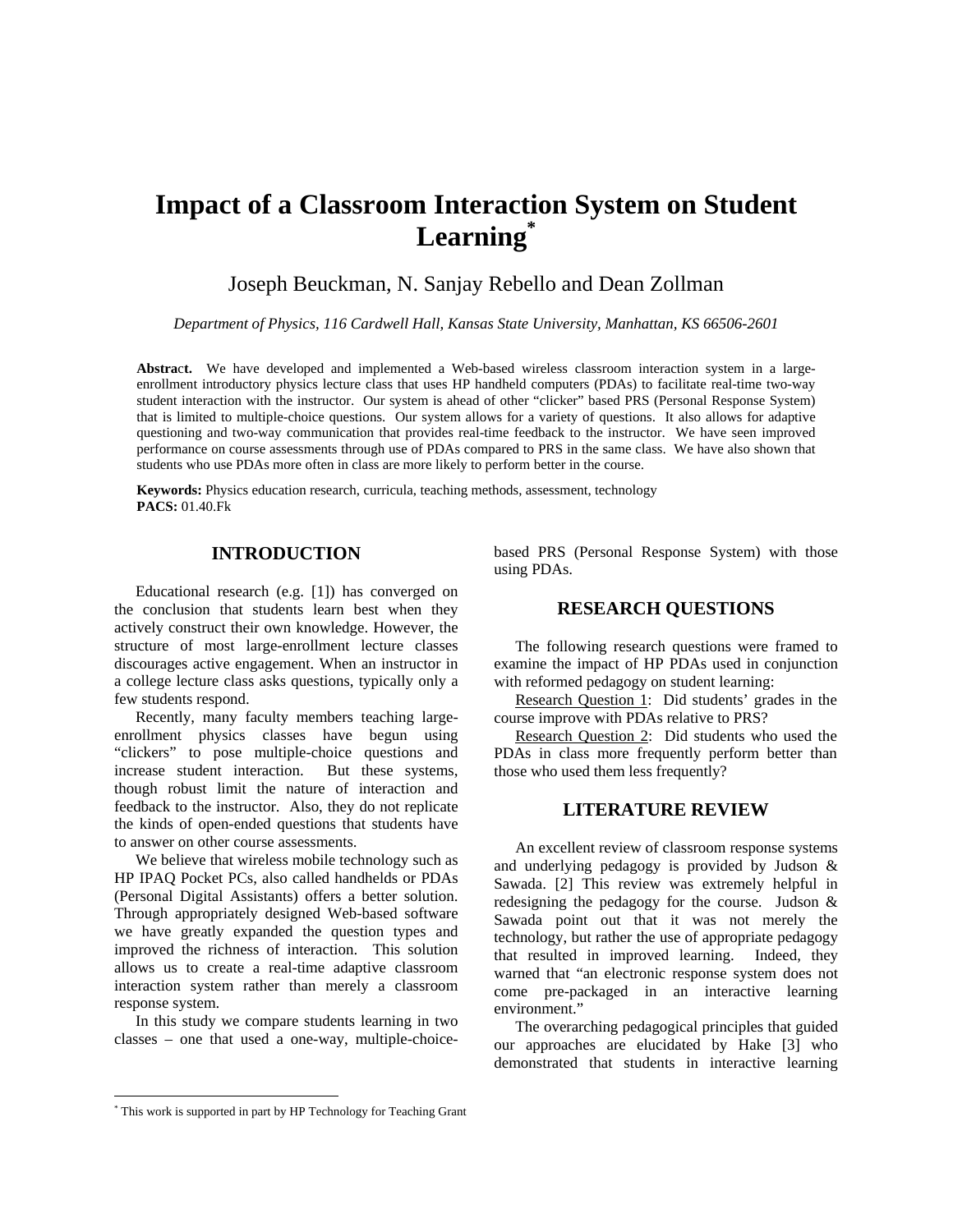environments performed better on conceptual learning assessments than those in traditional instructional environments. In particular, we adapted Mazur's strategy of "Peer Instruction" [4] in our classroom. Students were asked a question over the system and asked to first respond individually. Next they were asked to discuss their responses with their neighbor and finally they were asked to respond again. Crouch and Mazur [5] found that this technique greatly improves student performance on the assessment and fosters interactive and collaborative learning.

# **TECHNOLOGY & PEDAGOGY**

Since 1995 the Kansas State University Physics Department has implemented classroom response systems in its introductory physics classes. A review of the evolution of these systems has been presented earlier.[6] Since 2001 we have been using the infrared "clicker" system called PRS (Personal Response System). The PRS system allowed for multiple-choice questions. In 2004 we obtained 40 HP IPAQ Pocket PCs (PDAs) and have since developed and implemented a Web-based classroom interaction system. The "K-State InClass" software allows for several different question types. These include: multiple-choice questions, short-answer questions and ranking task questions. It also allows for sequenced adaptive questions where the system automatically asks students a follow-up question based on their responses to a question. Additionally, the students can also send a question or comment to the instructor during class that the instructor can receive on her/his computer. This option was rarely used unless requested by the instructor.

Both the PRS and PDA systems were implemented in a class taken by about 90 students. Almost all of these students are elementary education majors. Over 95% of them are women. The instructor teaching this class is very familiar with research-based pedagogy and uses Mazur's Peer Instruction during lecture. Typically about four or five questions were asked during each class period. The instructor responded to feedback provided based on students' responses.

#### **METHODOLOGY**

To compare the PRS and PDA systems, we used data collected from the students when the PRS system was used in Fall 2003 (N=64) and later when the PDA system was used in Fall 2005 (N=87). The instructor in both years was the same and there was no statistically significant difference in the student population in these two years based on GPAs, majors in college or gender breakdown. The course content and overall pedagogical strategy did not vary significantly between these two years. Importantly, the course assessments – test and exam questions did not vary significantly. Also, the final course grades were assigned based on a fixed scale which was identical between the two years. The student population in these two courses was also statistically similar in terms of their SAT scores, etc.

Thus for the purposes of our study the main differences between the two semesters was that in one year the PRS system was used and in the other year the PDA system was used in class. The only other significant difference was the number of students enrolled in the class in these two semesters.

Our sources of data for this study included the following:

- Student course grades when the PRS system was used in Fall 2003 ( $N = 64$ )
- Student course grades when the PDA system was used in Fall 2005 (N= 87)
- Student data logs as they responded to questions posed by the instructor using the PDA system in Fall 2005 (N=87).

#### **RESULTS & DISCUSSION**

#### **Course Grades: PRS vs. PDA**

We compared student grades and GPA in the two semesters. The results are shown in Figure 1.



FIGURE 1: Course grades for PRS and PDA semesters

When the average course GPA for the PRS students was compared with the PDA students, we find that there is a statistically significantly higher course GPA for PDAs (2.61) vs. PRS (2.31). A t-test showed a statistical significance at the p<0.07 level for a twotailed test. We also find that there is a significant difference in the grade distribution between the two semesters, with a significantly higher percentage of the PDA students scoring an 'A' or 'B' in the course compared with the PRS students.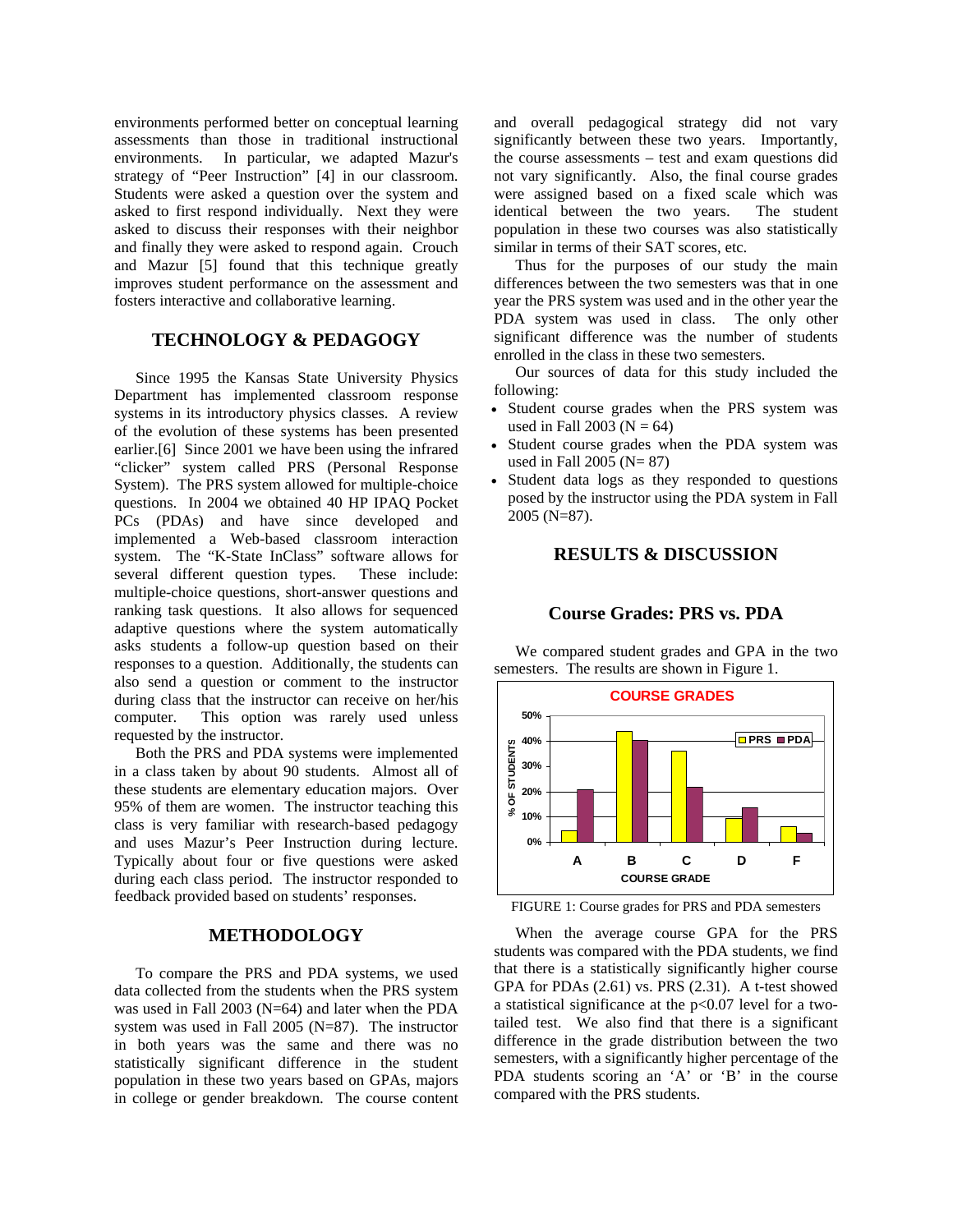# **Relationship Between Course Performance and PDA Use**

The previous result indicates that the overall course performance of the PDA group was superior to the PRS group. However, we were also interested in investigating whether the higher scoring students in the PDA group were in fact using the PDA technology more often. In other words, was there a correlation between use of PDAs in the classroom and student scores?

We recorded PDA usage by each student in the class based on how many questions the students responded to over the course of the semester. Students were not provided any incentive to respond to questions, thus their participation using the technology was purely voluntary. This was also the case for the PRS system.

A Pearson correlation analysis was conducted between the PDA usage and the overall score on course exams and tests combined. The results showed a weak correlation between PDA usage R=0.37, which was significant at the F=0.0003 level for N=86.

Further, we decided to compare the PDA usage for students in different grade bands. The results are shown in Figure 2 below. The bars indicate the mean PDA usage for each grade and the error bars indicate the standard deviation in the mean PDA usage.



FIGURE 2: PDA usage for different course grades

An ANOVA for the PDA usage in different grade bands shown in Figure 2 yeilded a p-value  $= 0.030$ (with  $F = 3.12$  and  $F_{\text{Critical}} = 2.71$ ). Thus students who score a higher grade are significantly more likely to be using PDAs. The between-group degrees of freedom is three (3), while the within group degrees of freedom is 83 for the ANOVA.

We also compared the course GPA for the students who were LOW, MEDIUM and HIGH users of PDAs in the classroom, where LOW is defined as students who responded to fewer than one-third of the questions posed, MEDIUM defined as students who responded to between one-third and two-third of the questions posed and HIGH defined as those who

responded to more than two-thirds of the questions posed by the instructor on the PDA. The results are shown in Figure 3 below.



FIGURE 3: Course GPA for different usage levels

We conducted an ANOVA for the PDA usage in three groups (LOW, MEDIUM, HIGH) and found that there was a statistically significant difference in average GPA of the three groups in Figure 3 with a pvalue =  $0.027$  (with F = 3.76 and F<sub>Critical</sub> = 3.11). Thus students who use the PDAs more often are more likely to perform better on the course.

## **Summary**

There is a statistically significant improvement in overall course grades after the PDA-based system was implemented. Before the PDA-based classroom interaction system was implemented (i.e. with the PRS system) about one-half of the students secured an A or a B in class. In 2005, when the PDA-based system was implemented nearly two-thirds of the students secured an A or a B in the class. Both of these courses in successive years were taught by the same instructor, covering the same content and using very similar and partly identical course assessments.

In the class in which the PDA-based system was implemented, students who used the system more frequently in class secured higher course grades than those who used the system less frequently. Conversely, there was also a statistically significant difference between students getting an A, B, C or D/F in terms of their usage of the PDA-based system in class. Students who secured an A used the system more often than students who got a D or F. This indicates that students who used the system in class more frequently are likely to get higher grades and also that those who secure higher grades used the system in class more frequently.

Consistent with the result described above, a weak but statistically significant correlation was observed between PDA usage in the classroom and students' mean performance score on course assessments. Correlation does not imply causality, so these results do not imply that students' grades will improve merely